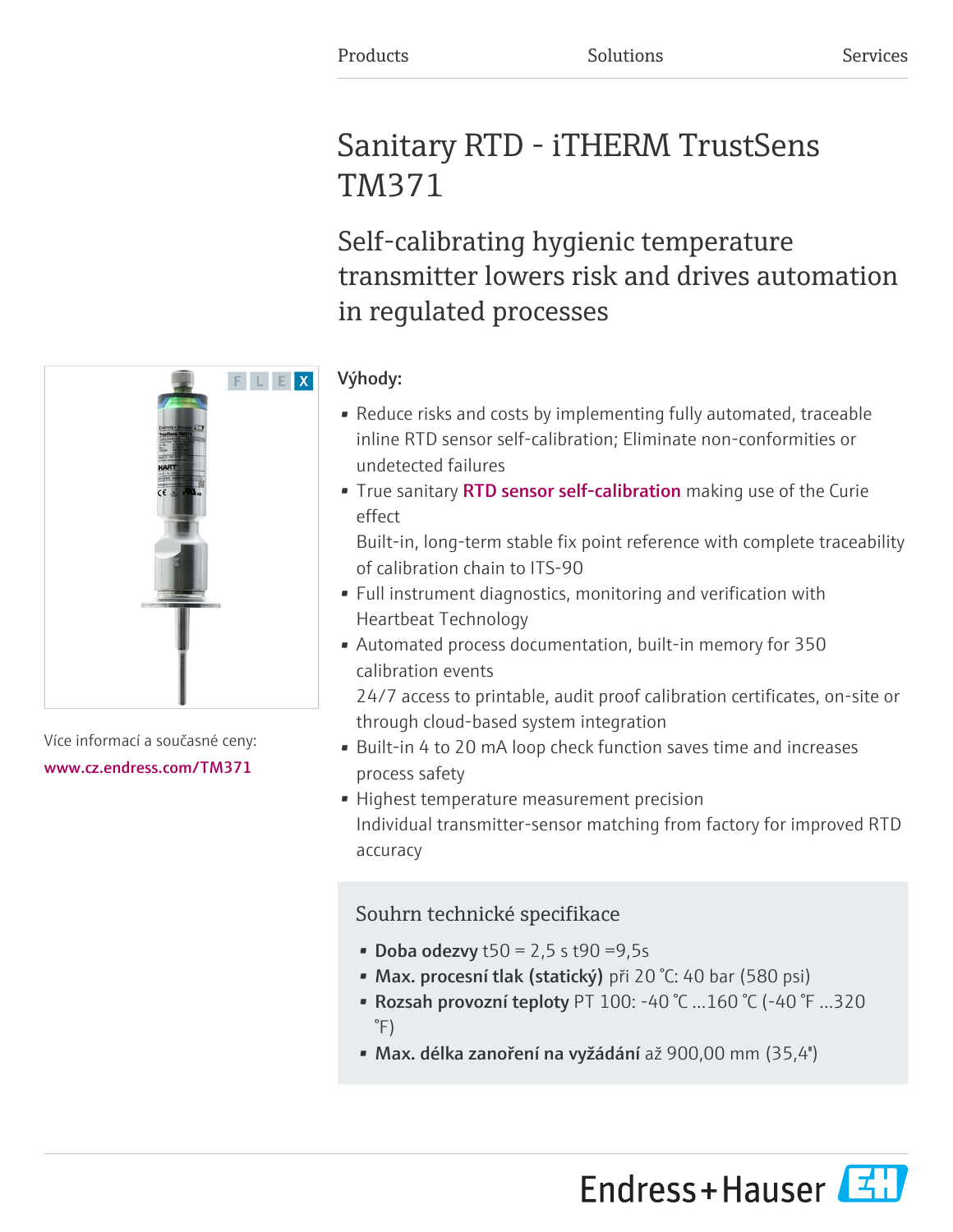Oblast použití: Our award-winning iTHERM TrustSens TM371 sanitary RTD features the world's first self-calibrating Pt100 sensor unit! The hygienictemperature transmitter with Heartbeat Technology effectively eliminates the risk of undetected non-conformities, reduces production downtime while increasing product safety and process efficiency in food, beverage and life sciences applications. The instrument complies with FDA and GMP regulations and integrates with the **Netilion** cloud-based Industry 4.0 ecosystem.

# Technické informace

### Teploměr Měřicí princip

Odporový snímač teploty

### Charakteristika/aplikace

samokalibrační metrický systém kompaktní teplotní sonda hygienické provedení hygienické procesní připojení

### Teploměrná/ochranná jímka

bez vč. termojímky vč. termojímky typu T/koleno

### Vložka/sonda

trubková verze, izolované vodiče, nepružné

### Vnější průměr ochranné jímky

6,0 mm (0,24'') 9,0 mm (0,35'') 12,7 mm (0,5")

# Max. délka zanoření na vyžádání

až 900,00 mm (35,4'')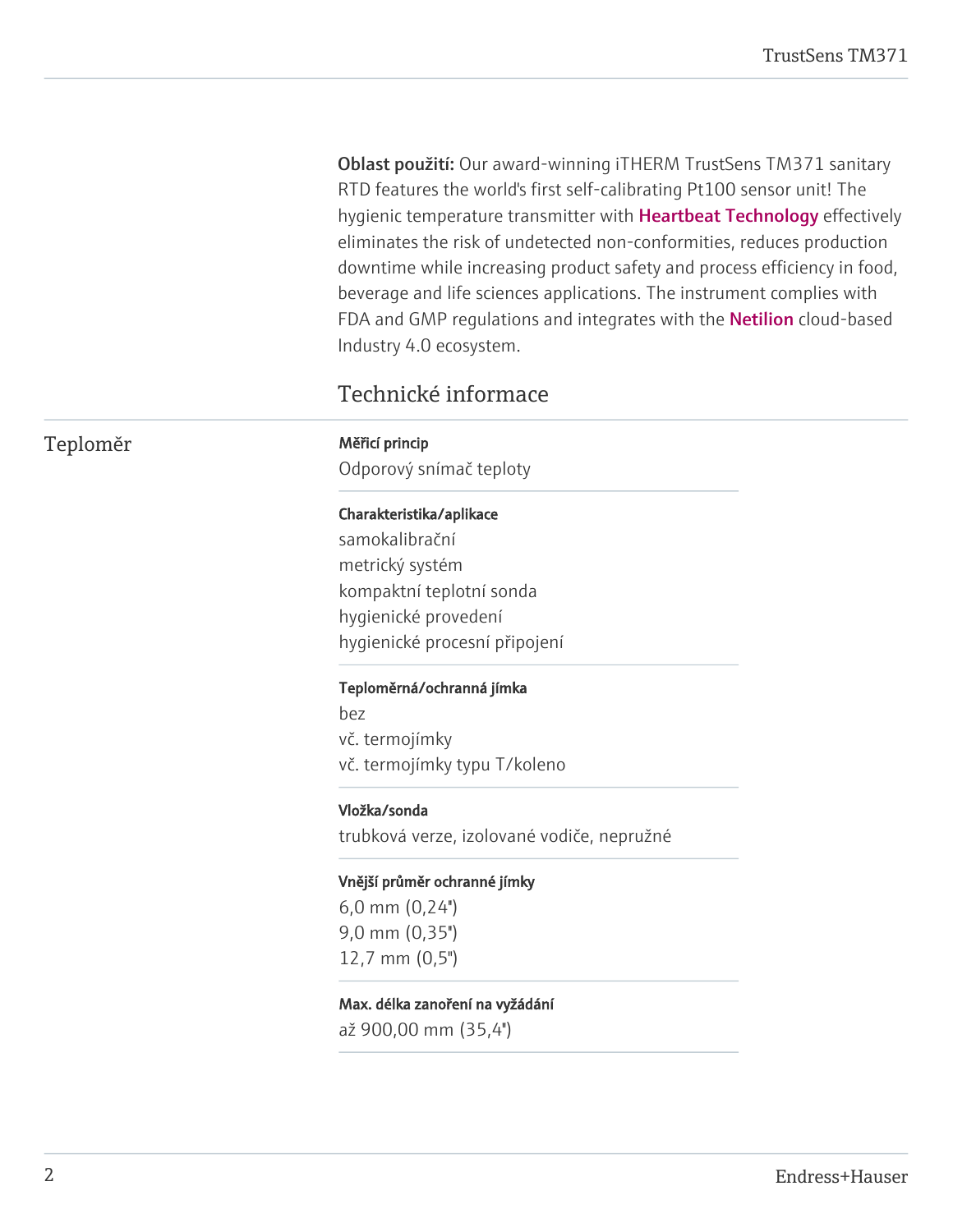# Teploměr

# Materiál ochranné/teploměrné jímky

1.4435 Delta-Ferrit < 1% 316L

# Procesní připojení

svírací šroubení navařený adaptér svorky podle ISO 2852 šroubový spoj potrubí podle DIN 11851 aseptický šroubový spoj potrubí podle DIN 11864-1 kovový těsnicí systém závit podle ISO 228 pro adaptér Liquiphant APV Inline Varivent Ingold SMS 1147 Neumo Biocontrol T díly a rohové díly

# Tvar hrotu

přímý redukovaný

# Drsnost povrchu Ra

0,76 μm (29,92 μin) 0,38 μm (14,96 μin) 0,38 μm (14,96 μin) elektrolyticky leštěno

### Rozsah provozní teploty

PT 100: -40 °C …160 °C (-40 °F …320 °F)

# Max. procesní tlak (statický)

při 20 °C: 40 bar (580 psi)